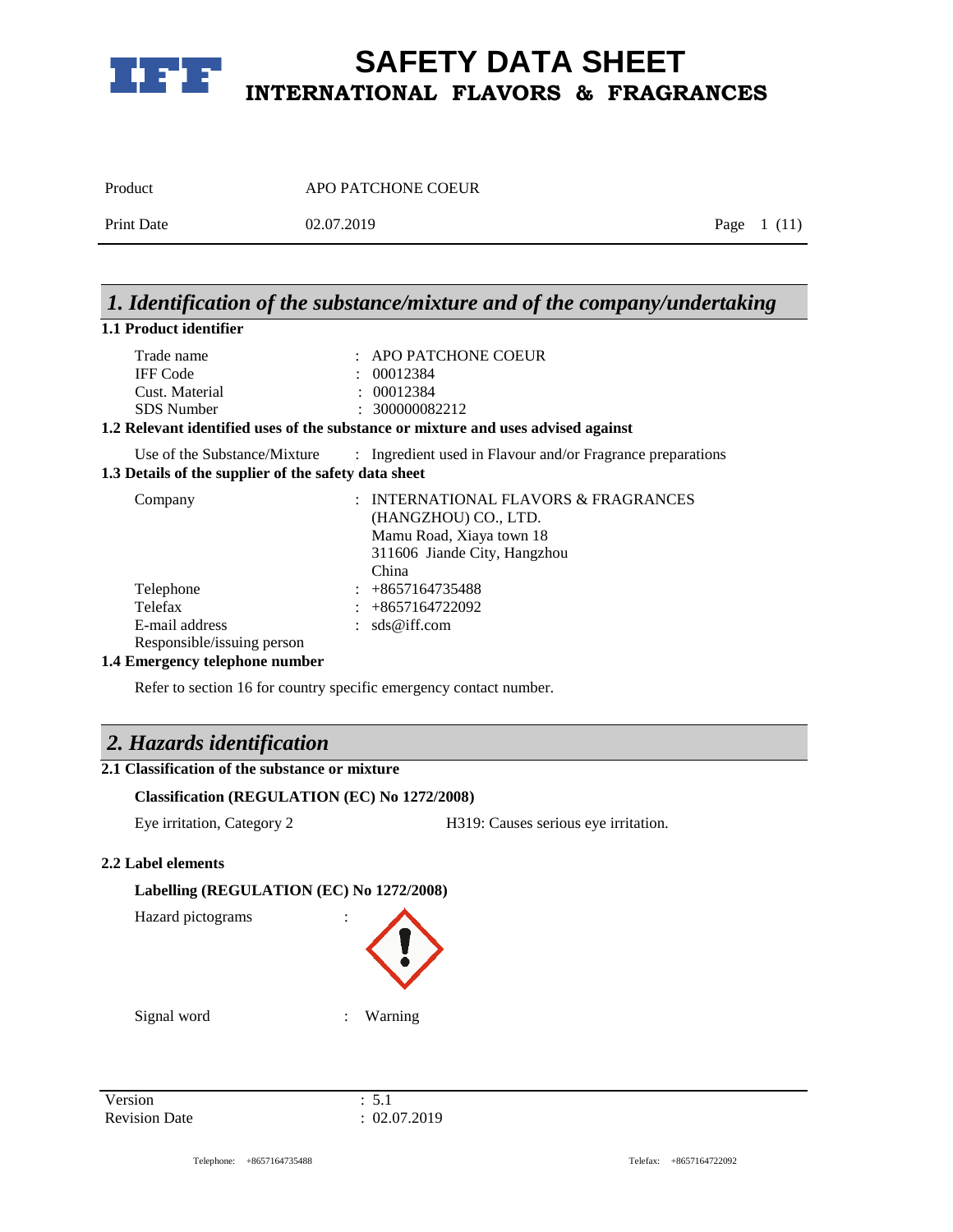

| Product                  |            | APO PATCHONE COEUR                                         |                                                                                                                |
|--------------------------|------------|------------------------------------------------------------|----------------------------------------------------------------------------------------------------------------|
| <b>Print Date</b>        | 02.07.2019 |                                                            | Page<br>2 (11)                                                                                                 |
| Hazard statements        |            | H319                                                       | Causes serious eye irritation.                                                                                 |
| Precautionary statements |            | <b>Prevention:</b><br>P <sub>264</sub><br>P <sub>280</sub> | Wash skin thoroughly after handling.<br>Wear protective gloves/ eye protection/ face<br>protection.            |
|                          |            | <b>Response:</b>                                           | $P305 + P351 + P338$ IF IN EYES: Rinse cautiously with water for<br>several minutes. Remove contact lenses, if |
|                          |            | $P337 + P313$                                              | present and easy to do. Continue rinsing.<br>If eye irritation persists: Get medical advice/<br>attention.     |

### **2.3 Other hazards**

None reasonably foreseeable.

## *3. Composition/information on ingredients*

### **3.1 Substances**

| Chemical name of the substance | : 4-isopropylcyclohexanol |
|--------------------------------|---------------------------|
| Chemical characterization      | : alicyclic alcohols      |
| Molecular formula              | $\therefore$ C9H18O       |
| Molecular weight               | : $142,20$ g/mol          |
| $CAS-N0$ .                     | $: 4621 - 04 - 9$         |
| EINECS-No.                     | $: 225-035-0$             |
|                                |                           |

Hazardous components

| Chemical name           | CAS-No.<br>$EC-N0$ .         | <b>GHS</b> Classification | Concentration<br>$\lceil\% \rceil$ |
|-------------------------|------------------------------|---------------------------|------------------------------------|
| 4-isopropylcyclohexanol | 4621-04-9<br>$225 - 035 - 0$ | Eye Irrit.2; H319         | $90 - 100$                         |

For the full text of the H-Statements mentioned in this Section, see Section 16.

### **3.2 Mixtures**

Not applicable, product is a substance.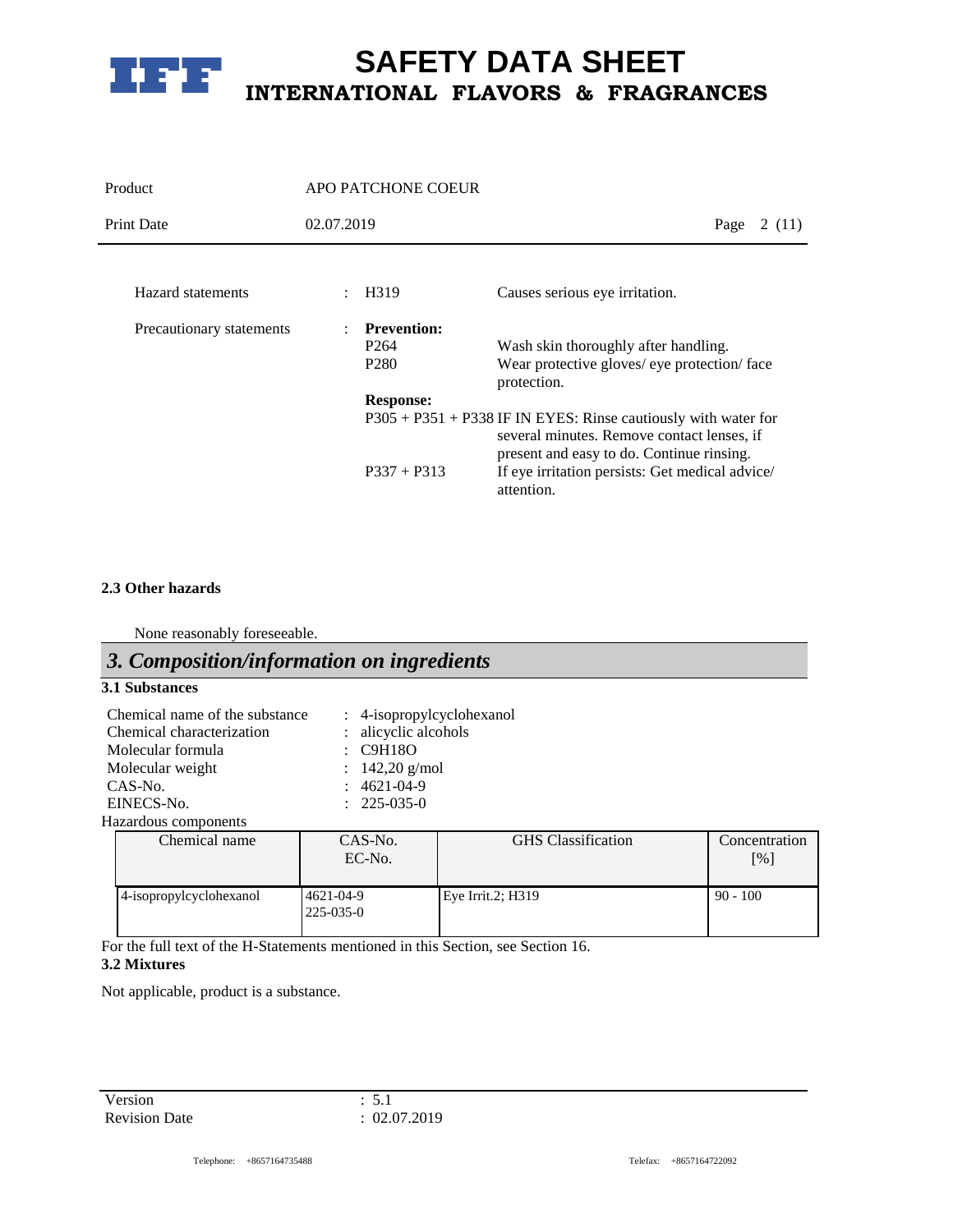

Product APO PATCHONE COEUR

Print Date 02.07.2019 Page 3 (11)

| 4. First aid measures                                                  |                                                                                                                                                                                                                       |
|------------------------------------------------------------------------|-----------------------------------------------------------------------------------------------------------------------------------------------------------------------------------------------------------------------|
| 4.1 Description of first aid measures                                  |                                                                                                                                                                                                                       |
| General advice                                                         | : Take Hazard and Precautionary phrases (section 2) into account.                                                                                                                                                     |
| If inhaled                                                             | : Remove from exposure site to fresh air and keep at rest. If victim is<br>unconscious, remove foreign bodies from the mouth. If victim has<br>stopped breathing, give artificial respiration. Obtain medical advice. |
| In case of skin contact                                                | : Remove contaminated clothes. Wash thoroughly with water (and<br>soap). Contact physician if symptoms persist.                                                                                                       |
| In case of eye contact                                                 | : Flush immediately with water for at least 15 minutes. Contact<br>physician if symptoms persist.                                                                                                                     |
| If swallowed                                                           | Rinse mouth with water and obtain medical advice.                                                                                                                                                                     |
| 4.2 Most important symptoms and effects, both acute and delayed        |                                                                                                                                                                                                                       |
| Symptoms                                                               | : No information available.                                                                                                                                                                                           |
| <b>Risks</b>                                                           | : No information available.                                                                                                                                                                                           |
|                                                                        | 4.3 Indication of any immediate medical attention and special treatment needed                                                                                                                                        |
| Treatment                                                              | : No information available.                                                                                                                                                                                           |
| 5. Firefighting measures                                               |                                                                                                                                                                                                                       |
| 5.1 Extinguishing media                                                |                                                                                                                                                                                                                       |
| Suitable extinguishing media                                           | : Carbondioxide, dry chemical, foam.                                                                                                                                                                                  |
| Unsuitable extinguishing media                                         | : Do not use a direct waterjet on burning material.                                                                                                                                                                   |
| 5.2 Special hazards arising from the substance or mixture              |                                                                                                                                                                                                                       |
| Specific hazards during<br>firefighting<br>5.3 Advice for firefighters | : Water may be ineffective.                                                                                                                                                                                           |
|                                                                        |                                                                                                                                                                                                                       |
| Further information                                                    | : Standard procedure for chemical fires.                                                                                                                                                                              |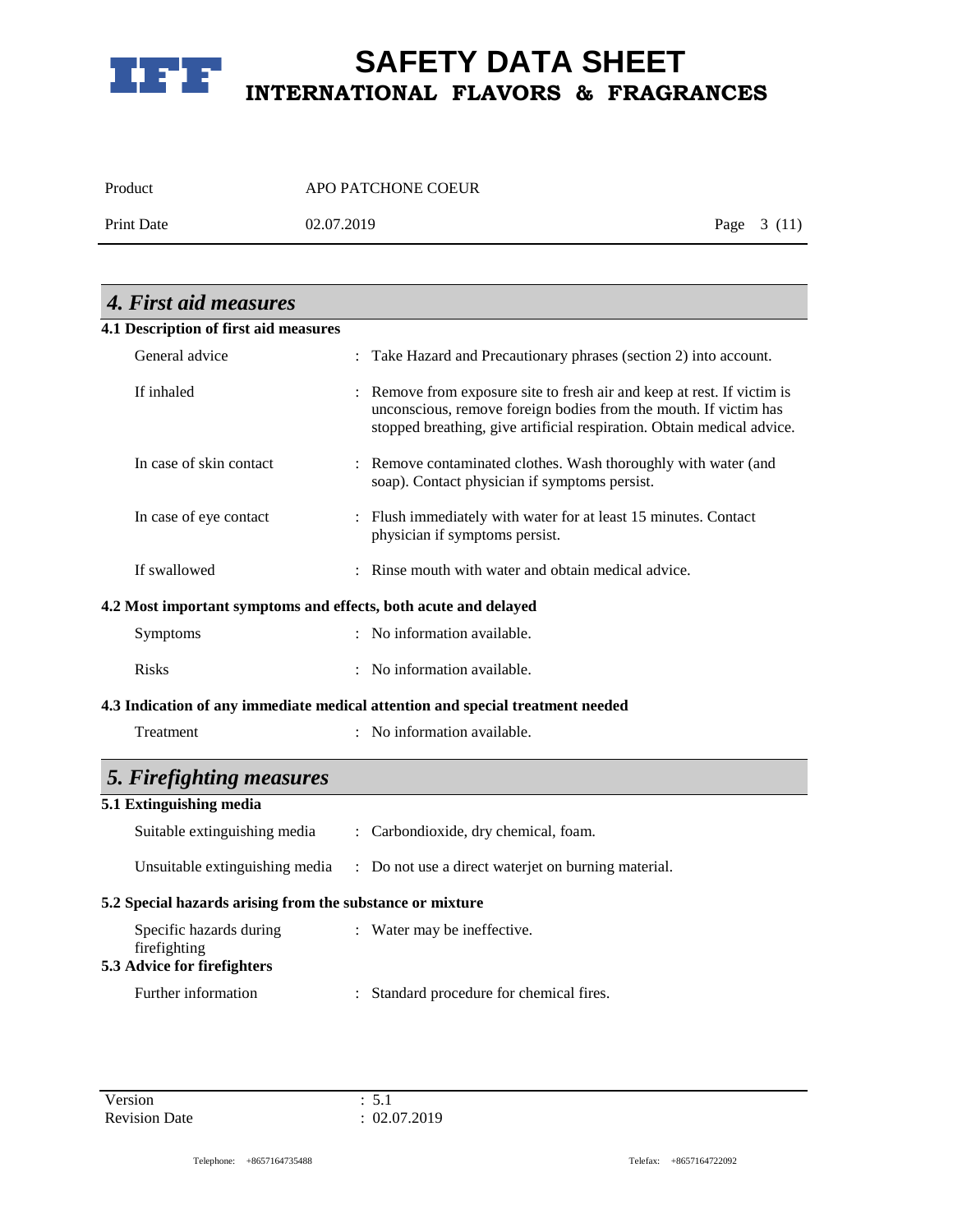

| Product    | APO PATCHONE COEUR |              |  |
|------------|--------------------|--------------|--|
| Print Date | 02.07.2019         | Page $4(11)$ |  |
|            |                    |              |  |

| <b>6.</b> Accidental release measures                     |                                                                                                                                                                                                                                                                                                                                                     |
|-----------------------------------------------------------|-----------------------------------------------------------------------------------------------------------------------------------------------------------------------------------------------------------------------------------------------------------------------------------------------------------------------------------------------------|
|                                                           | 6.1 Personal precautions, protective equipment and emergency procedures                                                                                                                                                                                                                                                                             |
| Personal precautions                                      | : Avoid inhalation and contact with skin and eyes. A self-contained<br>breathing apparatus is recommended in case of a major spill.                                                                                                                                                                                                                 |
| <b>6.2 Environmental precautions</b>                      |                                                                                                                                                                                                                                                                                                                                                     |
| <b>Environmental precautions</b>                          | Keep away from drains, surface- and groundwater and soil.<br>$\ddot{\phantom{a}}$                                                                                                                                                                                                                                                                   |
| 6.3 Methods and materials for containment and cleaning up |                                                                                                                                                                                                                                                                                                                                                     |
| Methods for cleaning up                                   | : Clean up spillage promptly. Remove ignition sources. Provide<br>adequate ventilation. Avoid excessive inhalation of vapours. Gross<br>spillages should be contained by use of sand or inert powder and<br>disposed of according to the local regulations.                                                                                         |
| 6.4 Reference to other sections                           |                                                                                                                                                                                                                                                                                                                                                     |
|                                                           | Prevent spreading over a wide area (e.g. by containment or oil barriers).                                                                                                                                                                                                                                                                           |
| 7. Handling and storage                                   |                                                                                                                                                                                                                                                                                                                                                     |
| 7.1 Precautions for safe handling                         |                                                                                                                                                                                                                                                                                                                                                     |
| Advice on safe handling                                   | Avoid excessive inhalation of concentrated vapors. Follow good<br>manufacturing practices for housekeeping and personal hygiene.<br>Wash any exposed skin immediately after any chemical contact,<br>before breaks and meals, and at the end of each work period.<br>Contaminated clothing and shoes should be thoroughly cleaned<br>before re-use. |

hot water is used, as this may increase vapor concentrations in the workplace air. Where chemicals are openly handled, access should be restricted to properly trained employees. Keep all heated processes at the lowest necessary temperature in order to minimize emissions of volatile chemicals into the air. : Keep away from ignition sources and naked flame.

If appropriate, procedures used during the handling of this material should also be used when cleaning equipment or removing residual chemicals from tanks or other containers, especially when steam or

Advice on protection against fire and explosion

### **7.2 Conditions for safe storage, including any incompatibilities**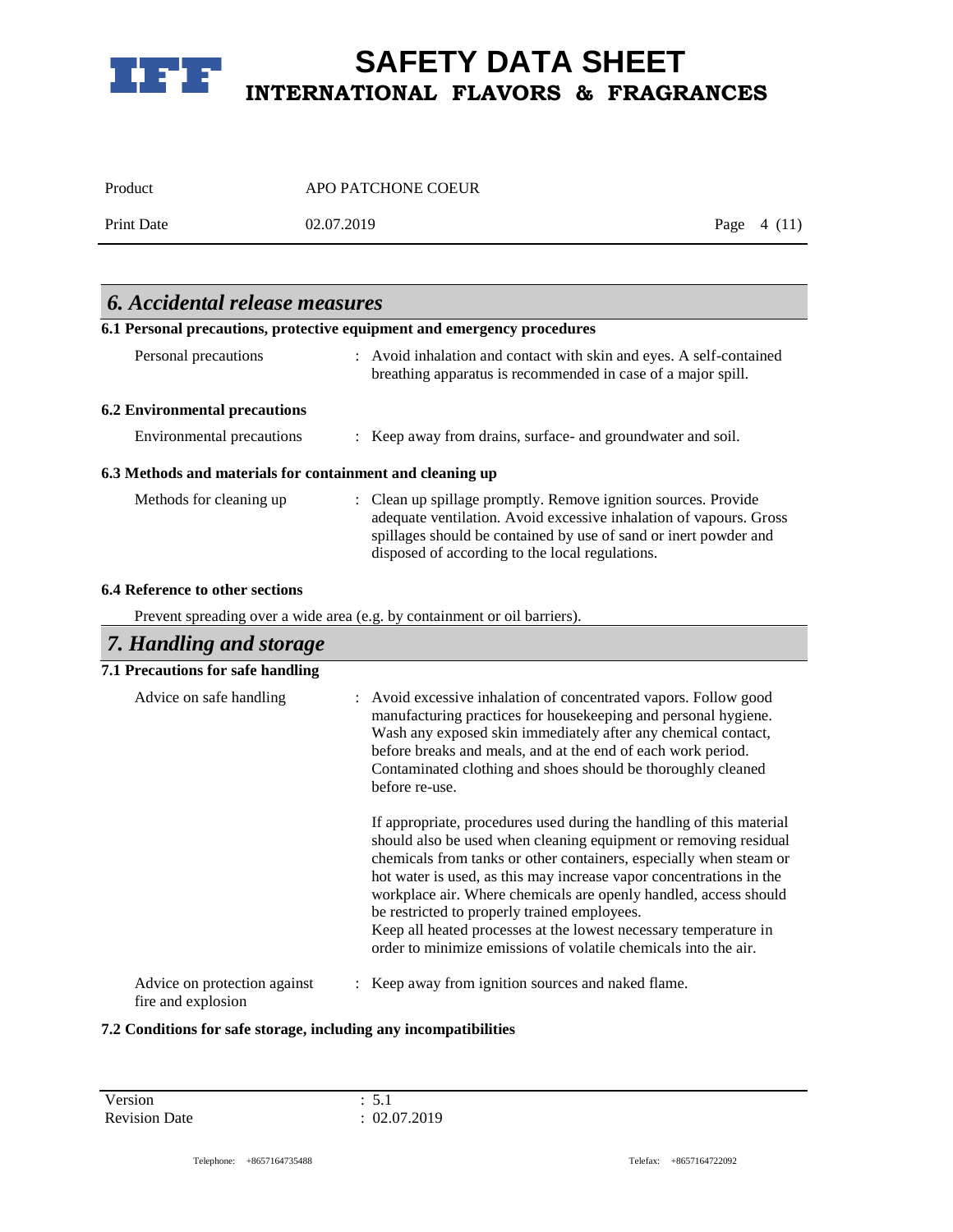

| Product                                          | APO PATCHONE COEUR                                                                                                                                        |      |        |
|--------------------------------------------------|-----------------------------------------------------------------------------------------------------------------------------------------------------------|------|--------|
| <b>Print Date</b>                                | 02.07.2019                                                                                                                                                | Page | 5 (11) |
| Requirements for storage areas<br>and containers | Store in a cool, dry, ventilated area away from heat sources. Keep<br>$\mathbb{R}^{\mathbb{Z}}$<br>containers upright and tightly closed when not in use. |      |        |
| 7.3 Specific end use(s)                          |                                                                                                                                                           |      |        |
| Specific use $(s)$                               | No information available.                                                                                                                                 |      |        |

# *8. Exposure controls/personal protection*

### **8.1 Control parameters**

Contains no substances with occupational exposure limit values. **8.2 Exposure controls**

#### **Engineering measures**

Where appropriate, use closed systems to transfer and process this material. If appropriate, isolate mixing rooms and other areas where this material is used or openly handled. Maintain these areas under negative air pressure relative to the rest of the plant.

#### **Personal protective equipment**

| Respiratory protection | : Use local exhaust ventilation around open tanks and other open<br>sources of potential exposures in order to avoid excessive inhalation,<br>including places where this material is openly weighed or measured.<br>In addition, use general dilution ventilation of the work area to<br>eliminate or reduce possible worker exposures.<br>No respiratory protection is required during normal operations in a<br>workplace where engineering controls such as adequate ventilation,<br>etc. are sufficient.                       |
|------------------------|-------------------------------------------------------------------------------------------------------------------------------------------------------------------------------------------------------------------------------------------------------------------------------------------------------------------------------------------------------------------------------------------------------------------------------------------------------------------------------------------------------------------------------------|
|                        | If engineering controls and safe work practices are not sufficient, an<br>approved, properly fitted respirator with organic vapor cartridges or<br>canisters and particulate filters should be used:                                                                                                                                                                                                                                                                                                                                |
|                        | a) while engineering controls and appropriate safe work practices<br>and/or procedures are being implemented; or<br>b) during short term maintenance procedures when engineering<br>controls are not in normal operation or are not sufficient; or<br>c) if normal operational workplace vapor concentration in the air is<br>increased due to heat;<br>d) during emergencies; or<br>e) if engineering controls and operational practices are not sufficient<br>to reduce airborne concentrations below an established occupational |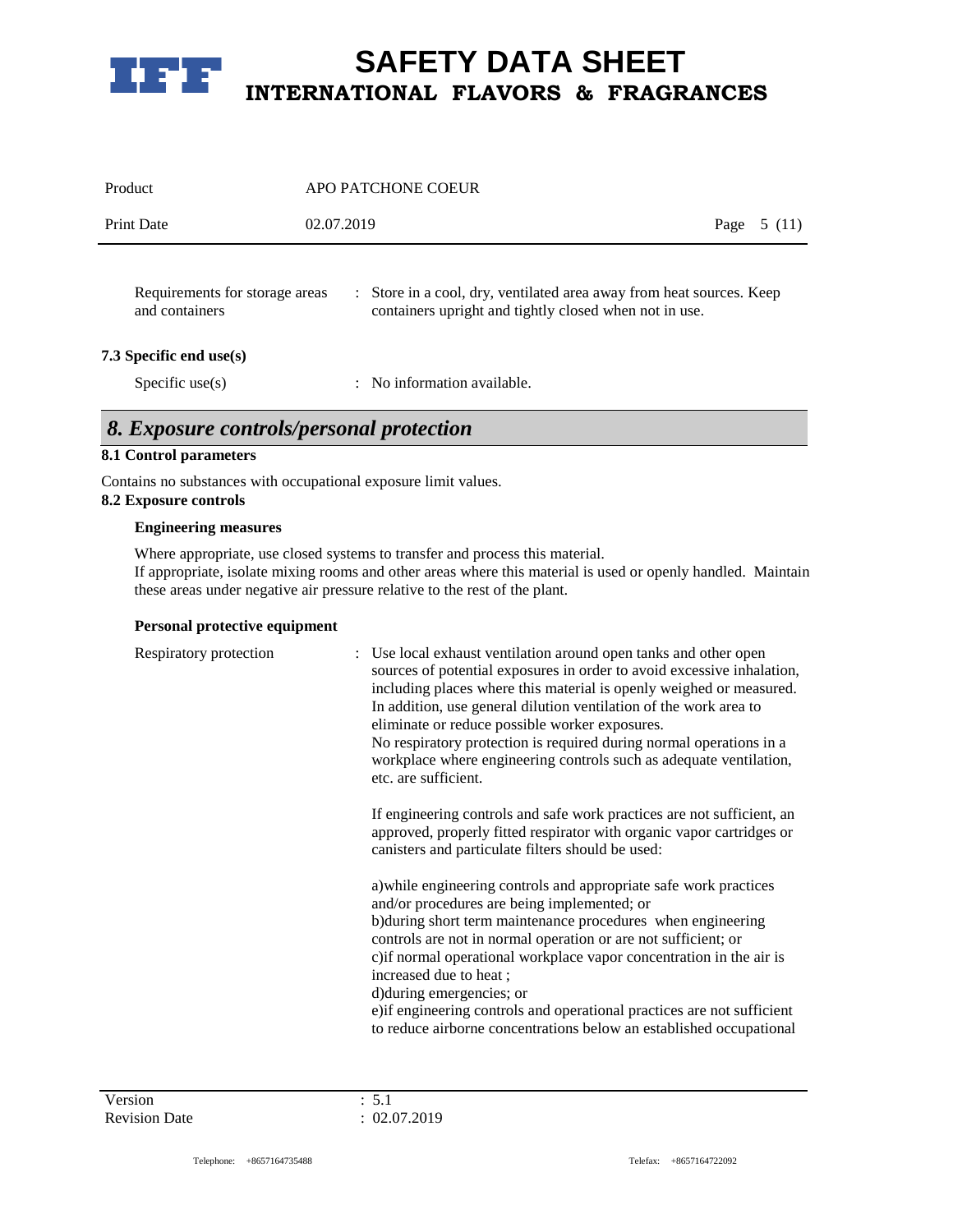

| Product                                | <b>APO PATCHONE COEUR</b>                                                                                                                                                                                                                                                                                                                                                                                                                                                                                                                                                                       |                |
|----------------------------------------|-------------------------------------------------------------------------------------------------------------------------------------------------------------------------------------------------------------------------------------------------------------------------------------------------------------------------------------------------------------------------------------------------------------------------------------------------------------------------------------------------------------------------------------------------------------------------------------------------|----------------|
| <b>Print Date</b>                      | 02.07.2019                                                                                                                                                                                                                                                                                                                                                                                                                                                                                                                                                                                      | Page<br>6 (11) |
| Hand protection<br>Eye protection      | exposure limit.<br>: Avoid skin contact. Use chemically resistant gloves.<br>: Use tight-fitting goggles, face shield or safety glasses with side                                                                                                                                                                                                                                                                                                                                                                                                                                               |                |
| Hygiene measures                       | shields if eye contact might occur.<br>: To the extent deemed appropriate, implement pre-placement and<br>regularly scheduled ascertainment of symptoms and spirometry<br>testing of lung function for workers who are regularly exposed to<br>this material.<br>To the extent deemed appropriate, use an experienced air sampling<br>expert to identify and measure volatile chemicals that could be<br>present in the workplace air to determine potential exposures and to<br>ensure the continuing effectiveness of engineering controls and<br>operational practices to minimize exposure. |                |
| <b>Environmental exposure controls</b> |                                                                                                                                                                                                                                                                                                                                                                                                                                                                                                                                                                                                 |                |
|                                        |                                                                                                                                                                                                                                                                                                                                                                                                                                                                                                                                                                                                 |                |

| General advice |  | : Keep away from drains, surface- and groundwater and soil. |  |
|----------------|--|-------------------------------------------------------------|--|
|----------------|--|-------------------------------------------------------------|--|

# *9. Physical and chemical properties*

### **9.1 Information on basic physical and chemical properties**

| Appearance                | liquid                   |
|---------------------------|--------------------------|
| Colour                    | colorless to pale yellow |
| Odour                     | conforms to standard     |
| Odour Threshold           | not determined           |
| Flash point               | $-91 °C$                 |
| Lower explosion limit     | not determined           |
| Upper explosion limit     | not determined           |
| Flammability (solid, gas) | not determined           |
| Oxidizing properties      | not determined           |
| Auto-ignition temperature | not determined           |
| pН                        | not determined           |
| Melting point             | not determined           |
| Boiling point             | not determined           |
| Vapour pressure           | 0.03 hPa Calculated      |
|                           |                          |
| Density                   | not determined           |
| Water solubility          | not determined           |
| Partition coefficient: n- | not determined           |
|                           |                          |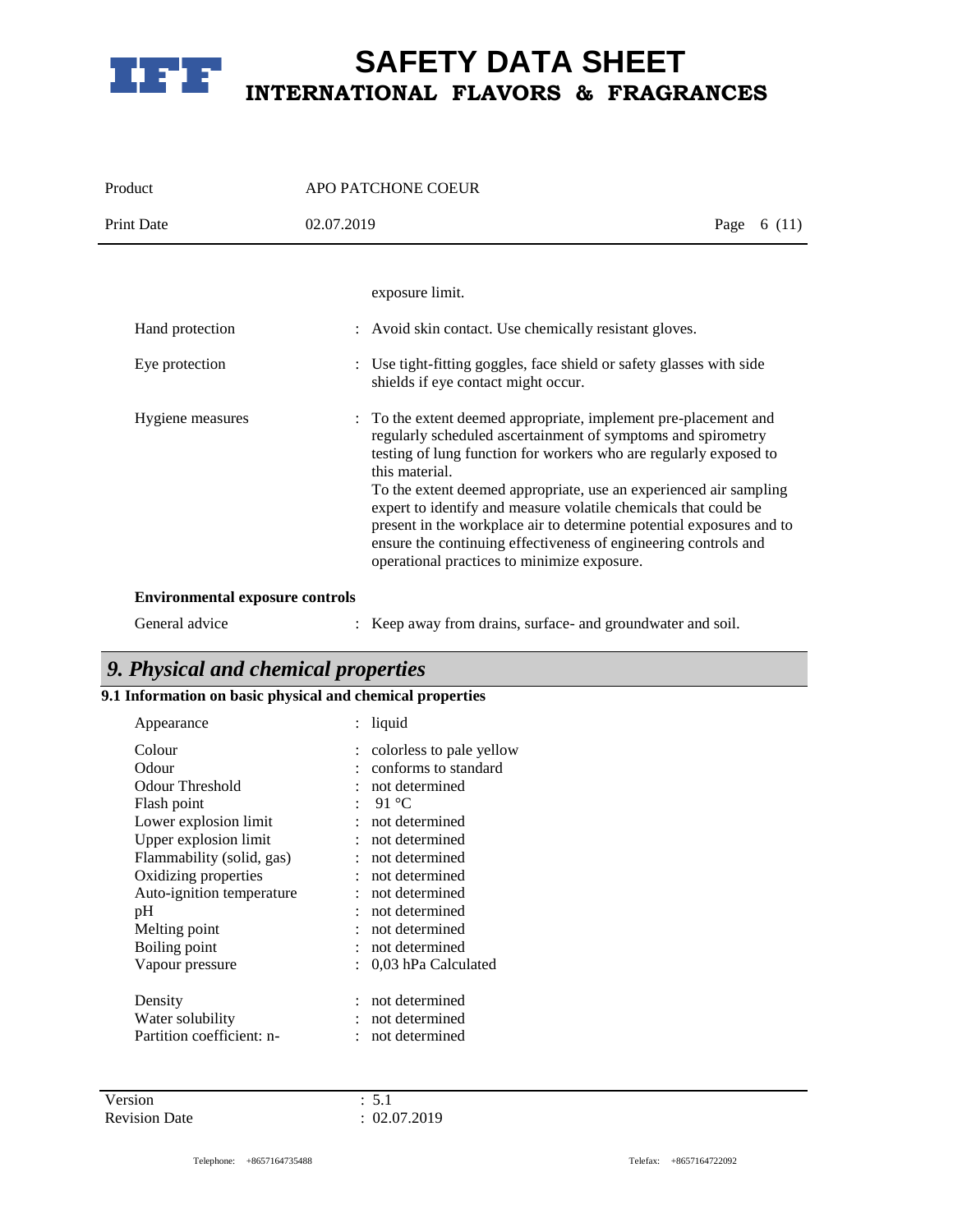

| Product                                                                                                                                    | APO PATCHONE COEUR                                                                                                                                        |                |
|--------------------------------------------------------------------------------------------------------------------------------------------|-----------------------------------------------------------------------------------------------------------------------------------------------------------|----------------|
| <b>Print Date</b>                                                                                                                          | 02.07.2019                                                                                                                                                | Page<br>7 (11) |
| octanol/water<br>Solubility in other solvents<br>Viscosity, dynamic<br>Viscosity, kinematic<br>Relative vapour density<br>Evaporation rate | : not determined<br>not determined<br>not determined<br>: not determined<br>: not determined                                                              |                |
| 9.2 Other information<br>Refractive index<br>Relative density                                                                              | : not determined<br>$: 0,9150 - 0,9190$                                                                                                                   |                |
| 10. Stability and reactivity                                                                                                               |                                                                                                                                                           |                |
| 10.1 Reactivity                                                                                                                            |                                                                                                                                                           |                |
| No hazards to be specially mentioned.                                                                                                      |                                                                                                                                                           |                |
| 10.2 Chemical stability                                                                                                                    |                                                                                                                                                           |                |
| Stable under normal conditions.                                                                                                            |                                                                                                                                                           |                |
| 10.3 Possibility of hazardous reactions                                                                                                    |                                                                                                                                                           |                |
| Hazardous reactions                                                                                                                        | : Note: Presents no significant reactivity hazard, by itself or in contact<br>with water. Avoid contact with strong acids, alkali or oxidizing<br>agents. |                |
| 10.4 Conditions to avoid                                                                                                                   |                                                                                                                                                           |                |
| Conditions to avoid                                                                                                                        | : Direct sources of heat.                                                                                                                                 |                |
| 10.5 Incompatible materials                                                                                                                |                                                                                                                                                           |                |
| Materials to avoid                                                                                                                         | : Avoid contact with strong acids, alkali or oxidizing agents.                                                                                            |                |
| 10.6 Hazardous decomposition products                                                                                                      |                                                                                                                                                           |                |
| Hazardous decomposition<br>products                                                                                                        | Carbon monoxide and unidentified organic compounds may be<br>formed during combustion.                                                                    |                |
| 11. Toxicological information                                                                                                              |                                                                                                                                                           |                |
| 11.1 Information on toxicological effects                                                                                                  |                                                                                                                                                           |                |
| <b>Acute toxicity</b>                                                                                                                      |                                                                                                                                                           |                |
| Acute oral toxicity                                                                                                                        | : LD50: $2.607 \text{ mg/kg}$<br>Species: Rat                                                                                                             |                |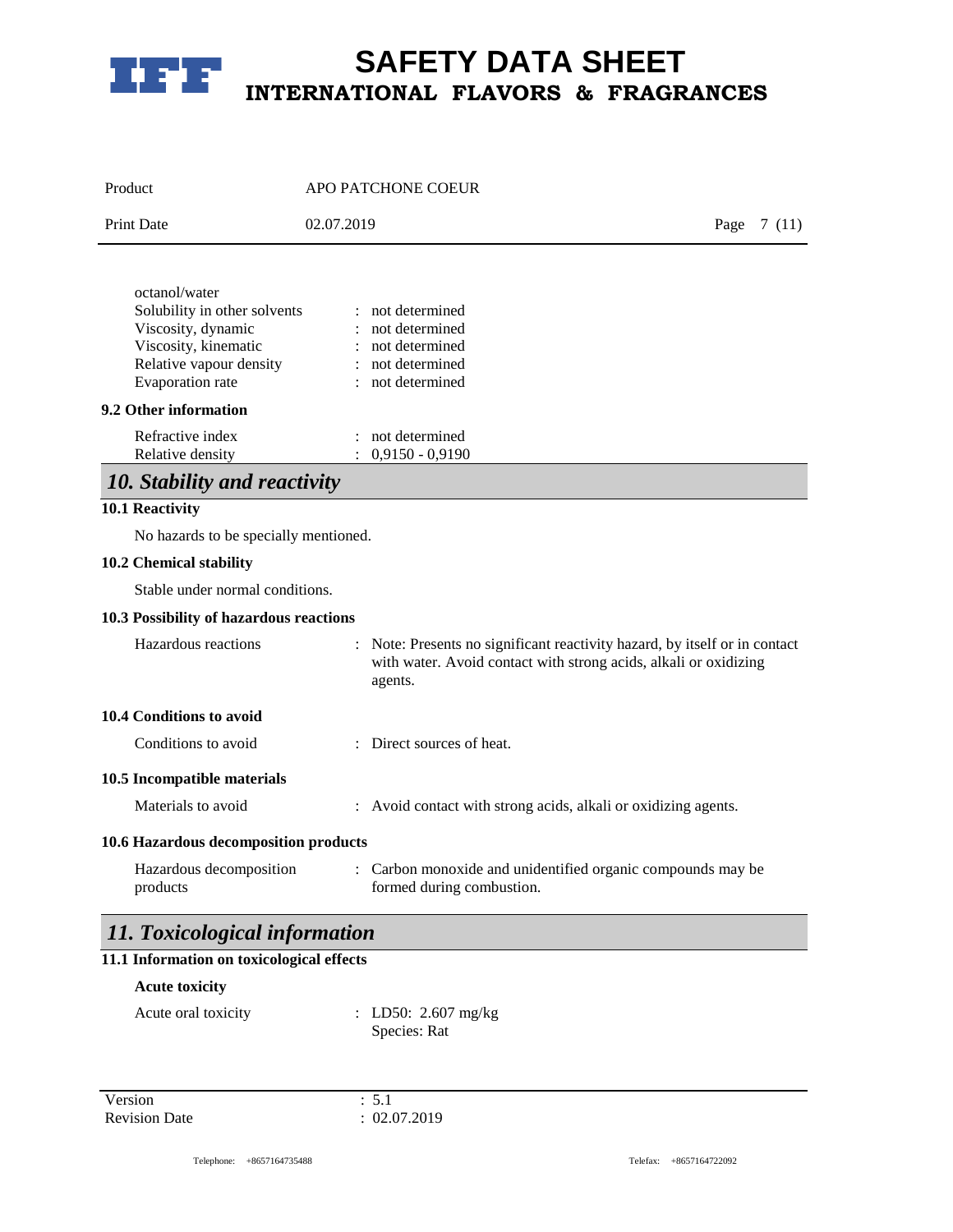

| Product                                                   | APO PATCHONE COEUR                                                                                                                                                   |              |
|-----------------------------------------------------------|----------------------------------------------------------------------------------------------------------------------------------------------------------------------|--------------|
| <b>Print Date</b>                                         | 02.07.2019                                                                                                                                                           | Page $8(11)$ |
|                                                           | Remarks: IFF                                                                                                                                                         |              |
| Acute dermal toxicity                                     | : LD50: $> 5.000$ mg/kg<br>Species: Rabbit                                                                                                                           |              |
| <b>Skin corrosion/irritation</b>                          |                                                                                                                                                                      |              |
| Skin irritation<br>Skin irritation                        | : No information available.<br>Species: human<br>Result: No skin irritation<br>Method: repeated insult patch test<br>: Species: Rabbit<br>Result: No skin irritation |              |
| Serious eye damage/eye irritation                         |                                                                                                                                                                      |              |
| No information available.<br>Eye irritation               | Species: Rabbit<br>Result: Moderate eye irritation<br>Test substance: (undiluted)                                                                                    |              |
| Respiratory or skin sensitisation                         |                                                                                                                                                                      |              |
| No information available.<br>Sensitisation                | Species: human<br>$\ddot{\phantom{a}}$<br>Result: Did not cause sensitisation on laboratory animals.<br>Test substance: 5%                                           |              |
| <b>Germ cell mutagenicity</b>                             |                                                                                                                                                                      |              |
| No information available.<br>Carcinogenicity              |                                                                                                                                                                      |              |
| No information available.<br><b>Reproductive toxicity</b> |                                                                                                                                                                      |              |
| No information available.                                 | <b>Target Organ Systemic Toxicant - Single exposure</b>                                                                                                              |              |
| No information available.                                 | <b>Target Organ Systemic Toxicant - Repeated exposure</b>                                                                                                            |              |
| No information available.<br><b>Aspiration hazard</b>     |                                                                                                                                                                      |              |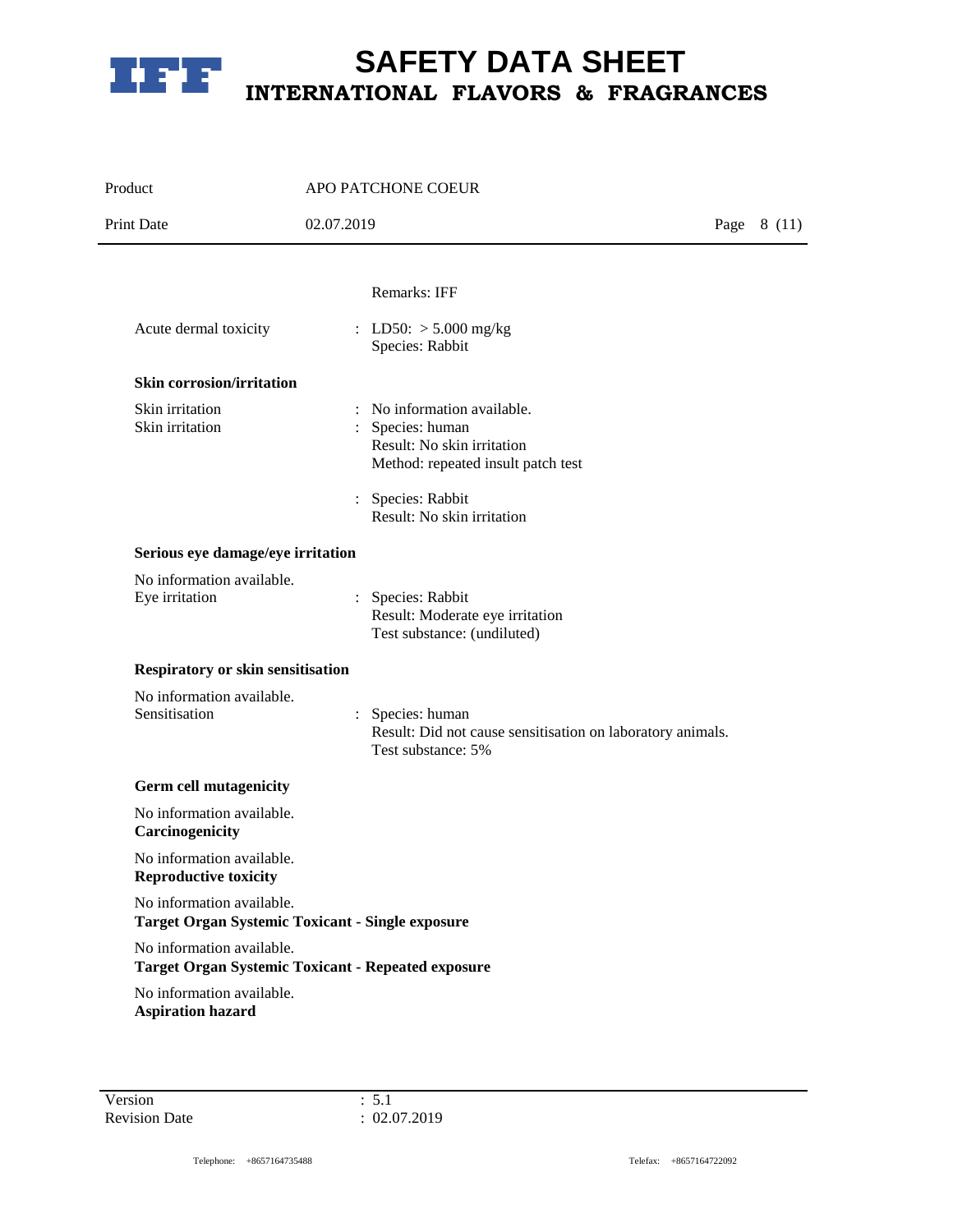

| Product           | APO PATCHONE COEUR |              |
|-------------------|--------------------|--------------|
| <b>Print Date</b> | 02.07.2019         | Page $9(11)$ |

No information available.

### *12. Ecological information*

### **12.1 Toxicity**

#### **12.2 Persistence and degradability**

No information available.

**12.3 Bioaccumulative potential**

No information available.

### **12.4 Mobility in soil**

### **12.5 Results of PBT and vPvB assessment**

This substance/mixture contains no components considered to be either persistent, bioaccumulative and toxic (PBT), or very persistent and very bioaccumulative (vPvB) at levels of 0.1% or higher.

### **12.6 Other adverse effects**

No information available.

### *13. Disposal considerations*

### **13.1 Waste treatment methods**

| Product                | : Dispose of according to local regulations. Avoid disposing into<br>drainage systems and into the environment. |
|------------------------|-----------------------------------------------------------------------------------------------------------------|
| Contaminated packaging | : Empty containers should be taken to an approved waste handling<br>site for recycling or disposal.             |

# *14. Transport information*

**ADR** Not dangerous goods Environmentally hazardous : no **IATA** Not dangerous goods **IMDG** Not dangerous goods **Special precautions for**  : No special precautions required.

**user**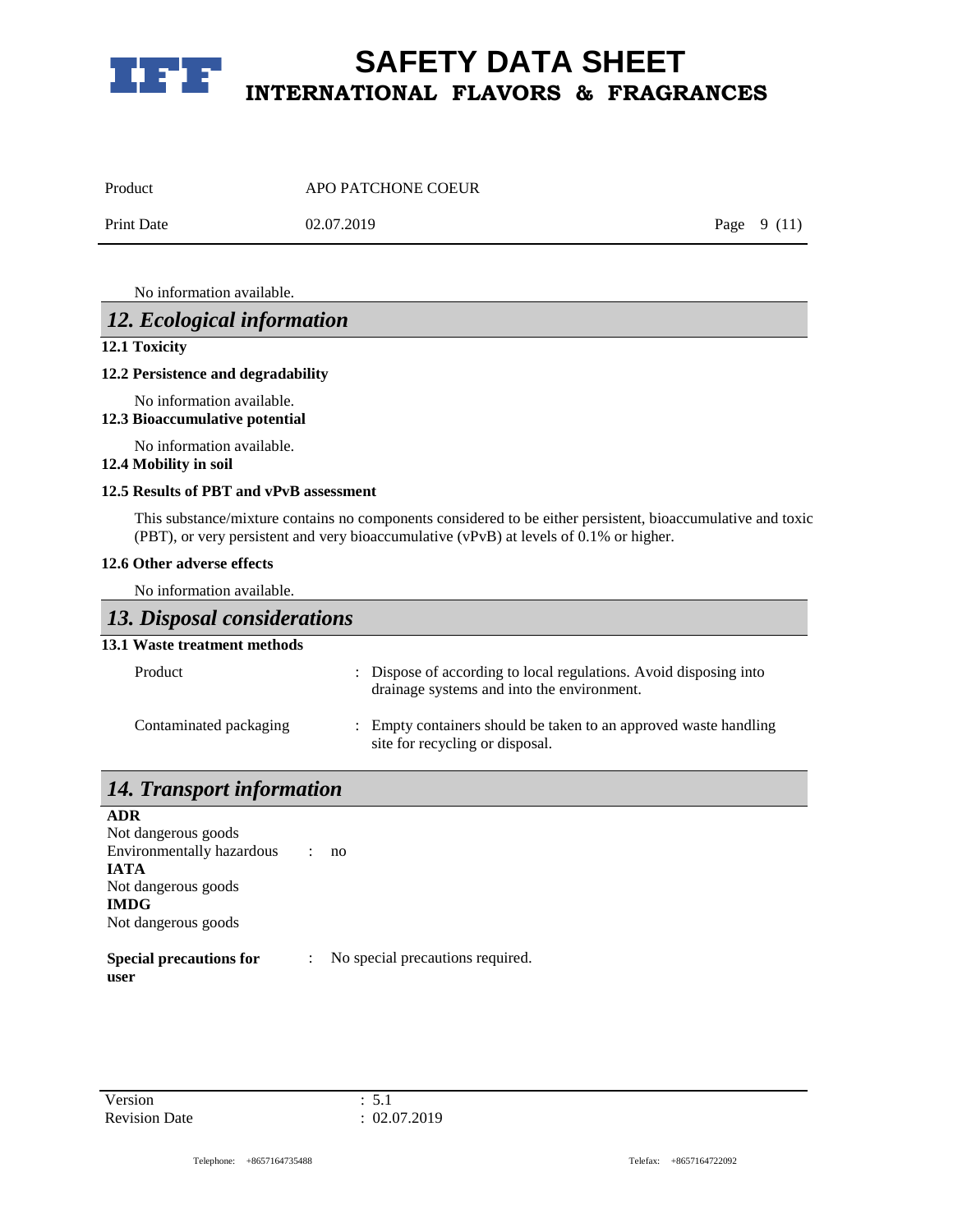

| Product | APO PATCHONE COEUR |
|---------|--------------------|
|         |                    |

Print Date 02.07.2019 Page 10 (11)

### *15. Regulatory information*

**15.1 Safety, health and environmental regulations/legislation specific for the substance or mixture**

| Water contaminating class | WGK 2significantly water endangering |
|---------------------------|--------------------------------------|
| (Germany)                 |                                      |

### **15.2 Chemical safety assessment**

A Chemical Safety Assessment is not required for this substance.

# *16. Other information*

### **Full text of H-Statements referred to under sections 2 and 3.**

H319 Causes serious eye irritation.

### **Further information**

In December 2003, the National Institute for Occupational Safety and Health ("NIOSH") published an Alert on preventing lung disease in workers who use or make flavorings [NIOSH Publication Number 2004-110]. In August 2004, the United States Flavor and Extract Manufacturers Association (FEMA) issued a report entitled "Respiratory Safety in the Flavor Manufacturing Workplace".

Both of these reports provide recommendations for reducing employee exposure and for medical surveillance in the workplace. The recommendations in these reports are generally applicable to the use of any chemical in the workplace and you are strongly urged to review both of these reports.

The report published by FEMA also contains a list of "high priority" chemicals. If any of these chemicals are present in this product at a concentration  $> = 1.0\%$  due to an intentional addition by IFF, the chemical(s) will be identified in this safety data sheet.

According to Regulation (EC) No. 1907/2006 the information in this safety data sheet is based on the properties of the material known to IFF at the time the data sheet was issued. The safety data sheet is intended to provide information for a health and safety assessment of the material and the circumstances, under which it is packaged, stored or applied in the workplace. For such a safety assessment International Flavors & Fragrances holds no responsibility. This document is not intended for quality assurance purposes.

### **Emergency telephone number**

| Austri  | 1212<br>ن+ ً<br>400 <del>4</del> 5<br>᠇ᢣ |
|---------|------------------------------------------|
| Belgium | 245 245<br>'υ                            |

Version : 5.1 Revision Date : 02.07.2019